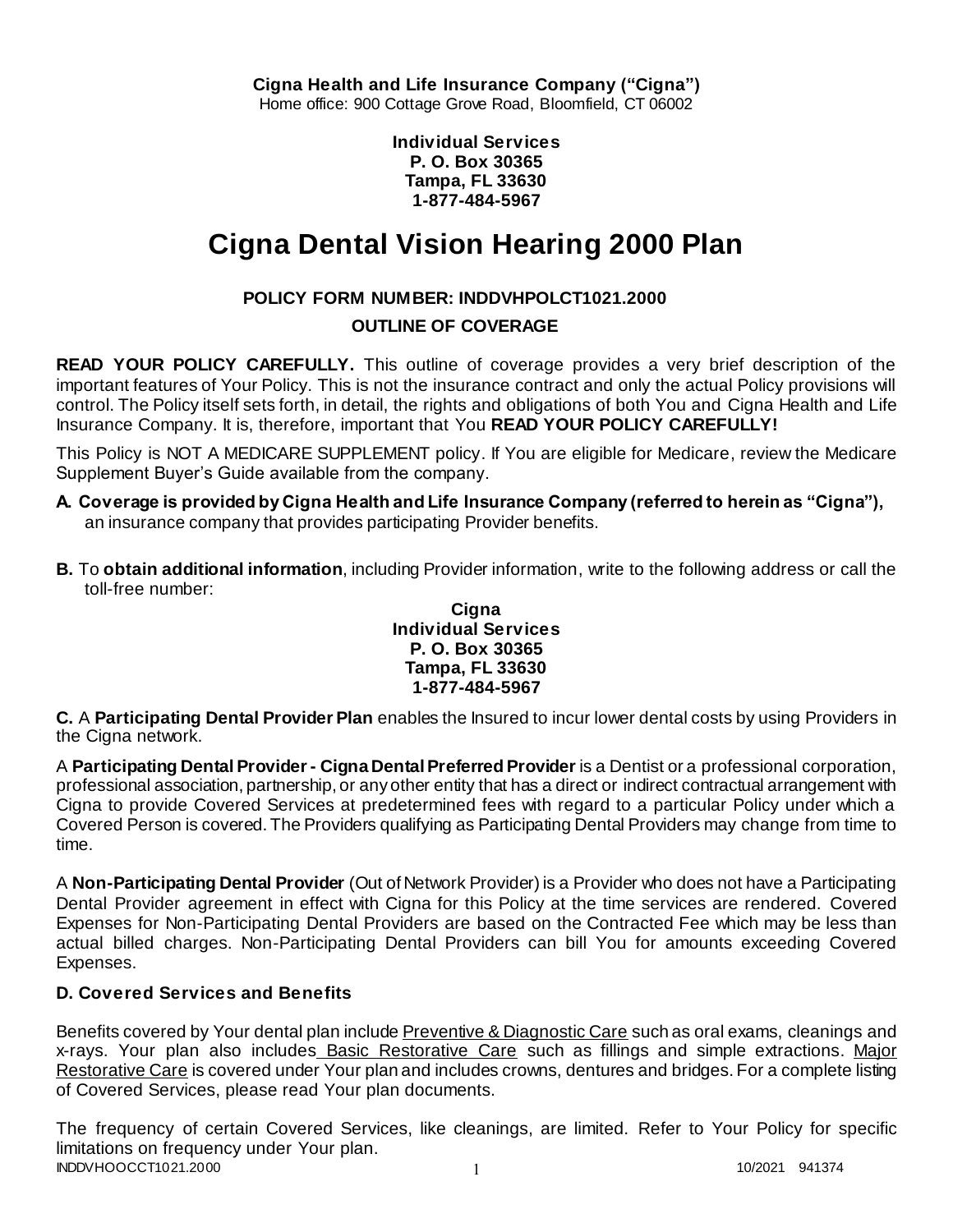### **Benefit Schedule**

The benefits outlined in the table below show the payment percentages for Covered Expenses **AFTER** any applicable Deductibles have been satisfied unless otherwise stated.

# **CIGNA DENTAL, VISION, AND HEARING INSURANCE** *The Schedule*

#### **For You and Your Dependents**

#### **The Schedule – Dental Benefits**

If You select a Participating Dental Provider, Your cost will be less than if You select a Non-Participating Dental Provider.

#### **Emergency Services**

The Benefit Percentage payable for Emergency Services charges made by a Non-Participating Dental Provider is the same Benefit Percentage as for Participating Dental Provider Charges. Dental Emergency services are required immediately to either alleviate pain or to treat the sudden onset of an acute dental condition. These are usually minor procedures performed in response to serious symptoms, which temporarily relieve significant pain, but do not effect a definitive cure, and which, if not rendered, will likely result in a more serious dental or medical complication.

#### **Dental Deductibles**

Dental Deductibles are expenses to be paid by You or Your Dependent. Dental Deductibles are in addition to any Coinsurance. Once the Dental Deductible maximum in The Schedule has been reached, You and Your family need not satisfy any further dental deductible for the rest of that year.

#### **Participating Dental Provider Payment**

Participating Dental Provider services are paid based on the Contracted Fee agreed upon by the provider and Cigna.

#### **Non-Participating Dental Provider Payment**

Non-Participating Dental Provider services are paid based on the Contracted Fee.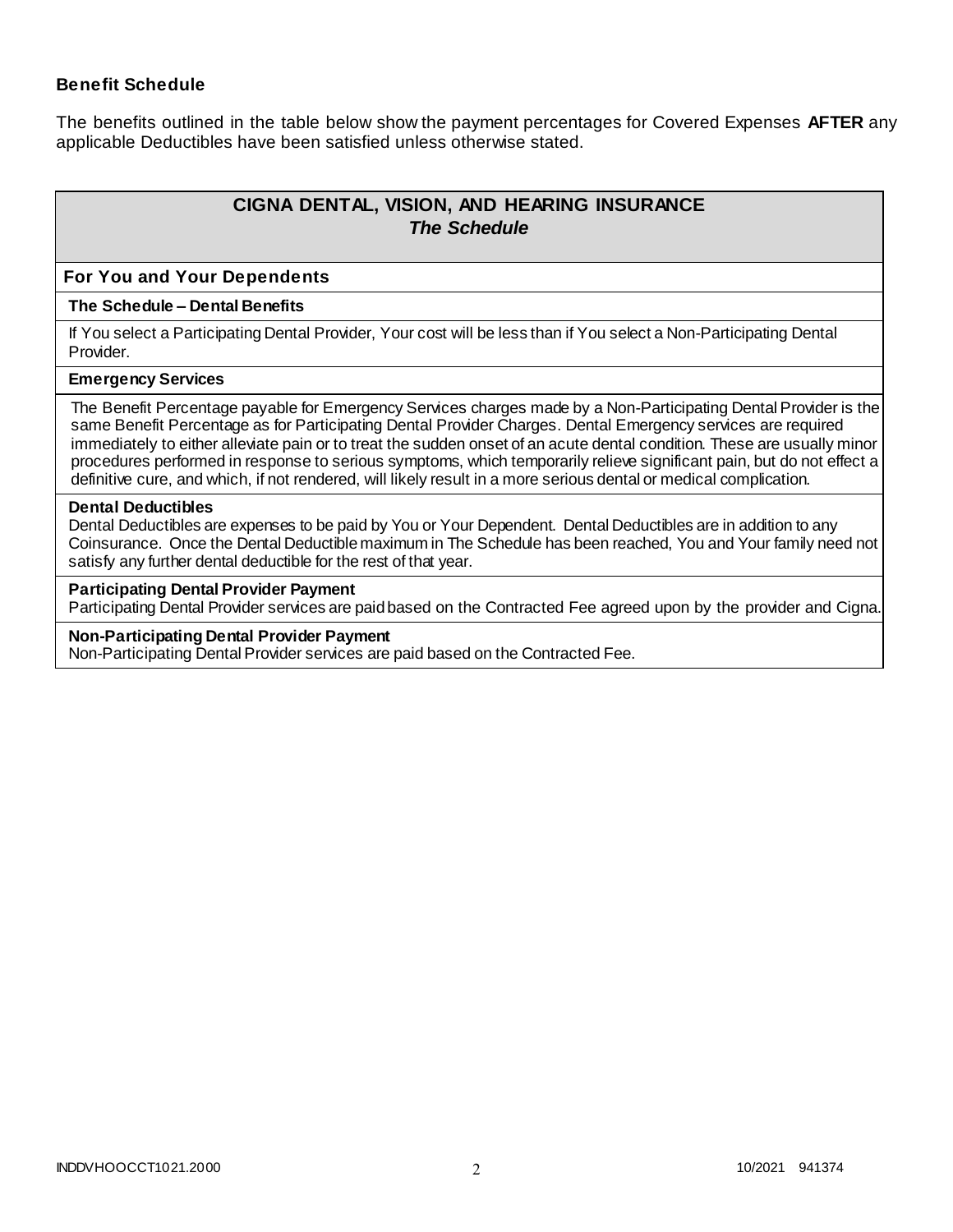| DENTAL BENEFIT HIGHLIGHTS                                                                                                                                                                                                                                          |                                                  |
|--------------------------------------------------------------------------------------------------------------------------------------------------------------------------------------------------------------------------------------------------------------------|--------------------------------------------------|
| Classes I, II, III<br><b>Calendar Year Maximum</b>                                                                                                                                                                                                                 | \$1,500 per person                               |
| <b>Calendar Year Dental Deductible</b><br>Individual                                                                                                                                                                                                               | \$100 per person<br>Not Applicable to Class I    |
| Class I                                                                                                                                                                                                                                                            | The Percentage of Covered Expenses the Plan Pays |
| Preventive Care<br>Oral Exams<br>Routine Cleanings<br>Routine X-rays<br>Non-Routine X-rays<br><b>Fluoride Application</b><br><b>Sealants</b><br>Space Maintainers (non-orthodontic)<br>Emergency Care to Relieve Pain                                              | 100%                                             |
| <b>Class II</b>                                                                                                                                                                                                                                                    | The Percentage of Covered Expenses the Plan Pays |
| <b>Basic Restorative</b><br>Fillings<br>Surgical Extraction of Impacted Teeth<br>Oral Surgery, Simple Extractions<br>Relines, Rebases, and Adjustments<br>Repairs - Bridges, Crowns, and Inlays<br>Repairs - Dentures                                              | 70% after dental deductible                      |
| <b>Class III</b>                                                                                                                                                                                                                                                   | The Percentage of Covered Expenses the Plan Pays |
| Major Restorative<br>Crowns / Inlays / Onlays<br>Root Canal Therapy / Endodontics<br><b>Minor Periodontics</b><br><b>Major Periodontics</b><br>Oral Surgery, All Except Simple Extractions<br>Prosthesis Over Implant<br>Anesthetics<br>Dentures<br><b>Bridges</b> | 50% after dental deductible                      |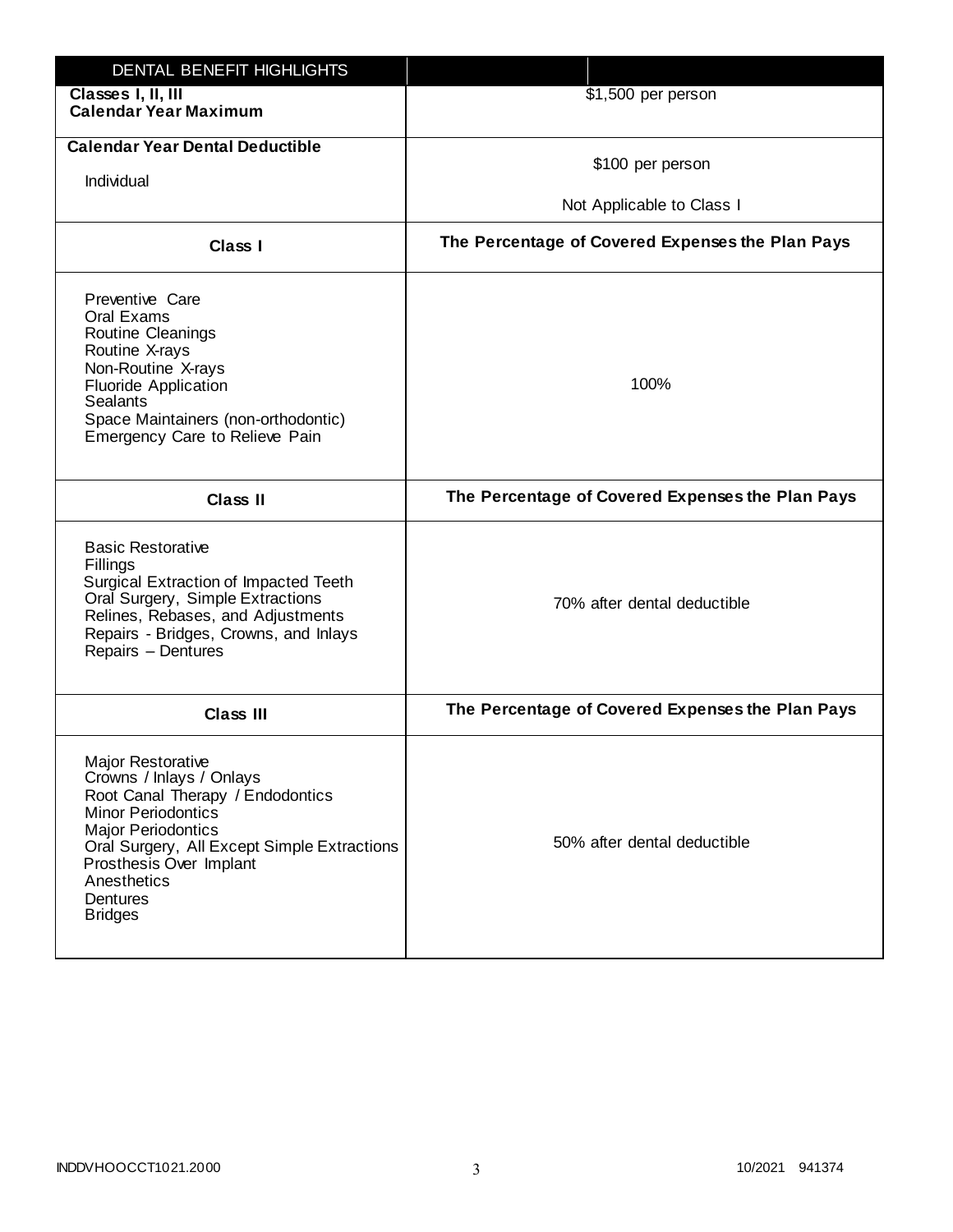| The Schedule - Vision Benefits                                                                  |                                                                                         |
|-------------------------------------------------------------------------------------------------|-----------------------------------------------------------------------------------------|
| VISION BENEFIT HIGHLIGHTS                                                                       |                                                                                         |
| Eye Examinations, including refraction                                                          | The plan pays 50% of expenses, not to exceed a \$75 calendar<br>year maximum per person |
| Materials (corrective eyeglasses or contact<br>lenses, including fittings and follow-up visits) | \$200 calendar year maximum per person                                                  |

| The Schedule - Hearing Benefits                             |                                        |
|-------------------------------------------------------------|----------------------------------------|
| <b>HEARING BENEFIT HIGHLIGHTS</b>                           |                                        |
| <b>Hearing Examinations</b>                                 | \$50 calendar year maximum per person  |
| Materials (Hearing Aids, including fittings<br>and repairs) | \$500 calendar year maximum per person |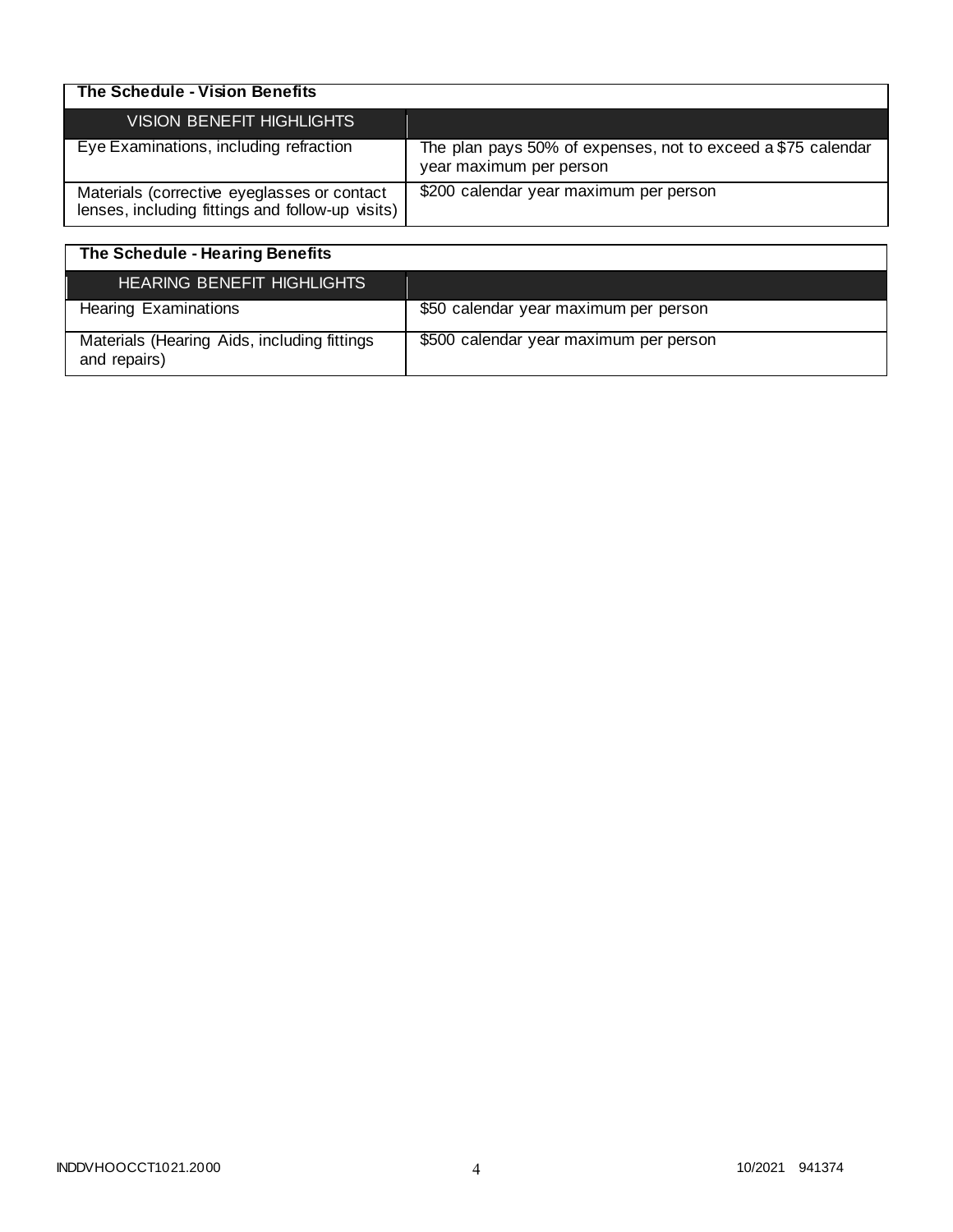# **Waiting Periods**

A Covered Person may access their dental, vision, and hearing benefit insurance once he or she has satisfied the following waiting periods.

- there is no waiting period for Class I or II dental benefits or for vision and hearing benefits.
- after 12 consecutive months of coverage dental benefits will increase to include the list of Class III procedures.

### **Missing Teeth Limitation**

There is no payment for replacement of teeth that are missing when a person first becomes insured. This payment limitation no longer applies after 24 months of continuous coverage.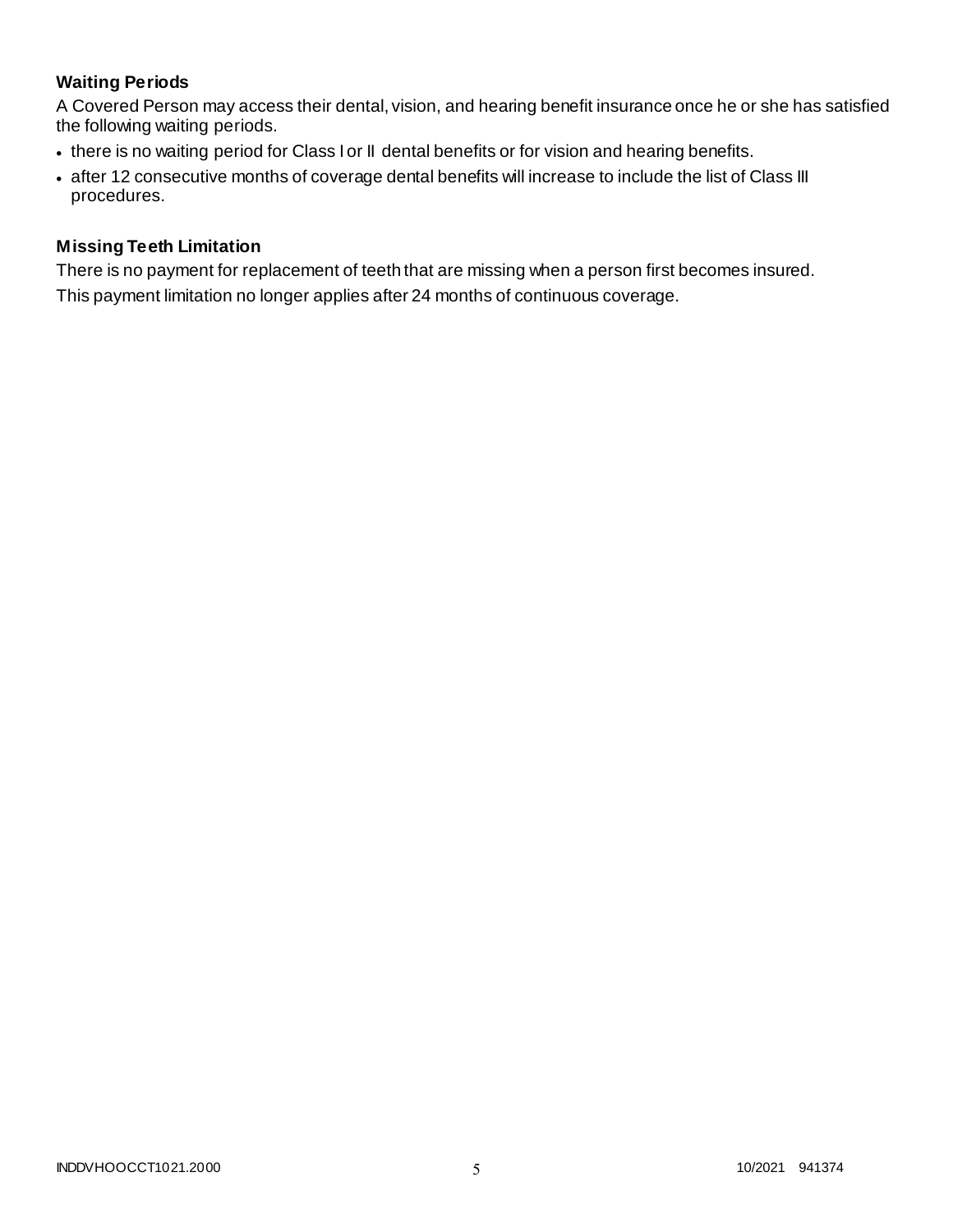# **E. Insured's Financial Responsibility**

The Insured is responsible for paying the monthly or quarterly premium on a timely basis. The Insured is also responsible to pay Providers for charges that are applied to the Deductibles, Coinsurance, and any amounts charged by Non-Participating Dental Providers in excess of the Contracted Fee. In addition, any charges for Medically Necessary and/or Dentally Necessary items that are excluded under the Policy are the responsibility of the Insured.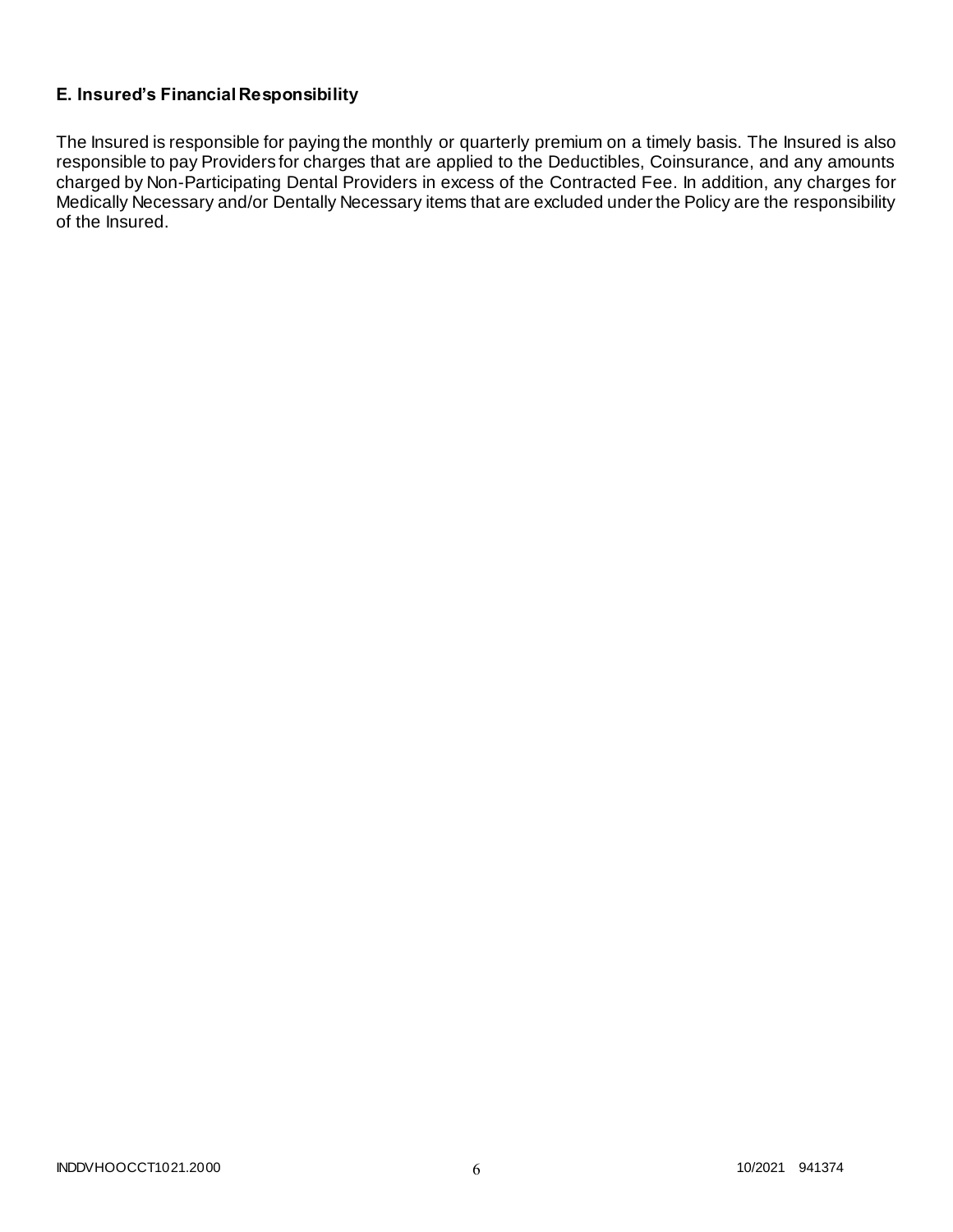# **F. Exclusions And Limitations: What Is Not Covered By This Policy**

# **Expenses Not Covered**

Covered Expenses will not include, and no payment will be made for:

- procedures which are not included in the list of Covered Dental Services, Covered Vision Services, or Covered Hearing Services;
- cone beam imaging;
- instruction for plaque control, oral hygiene and diet;
- core build-ups;
- veneers;
- precious or semi-precious metals for crowns, bridges and abutments;
- restoration of teeth which have been damaged by erosion, attrition or abrasion;
- bite registrations; precision or semi-precision attachments; or splinting;
- implants or implant related services;
- orthodontic treatment, except for the treatment of cleft lip and cleft palate;
- general anesthesia or intravenous sedation, when used for the purposes of anxiety control or patient management is not covered; may be considered only when medically or dentally necessary and when in conjunction with covered complex oral surgery;
- athletic mouth guards;
- services performed solely for cosmetic reasons;
- personalization or decoration of any dental device or dental work;
- replacement of an appliance per benefit guidelines;
- services that are deemed to be medical in nature;
- services and supplies received from a hospital;
- prescription drugs;
- plano lenses:
- VDT (video display terminal)/computer eyeglass benefit;
- medical or surgical treatment of the eyes;
- any type of corrective vision surgery, including LASIK surgery, radial ketatonomy (RK), automated lamellar keratoplasty (ALK), or conductive keratoplasty (CK);
- Orthoptic or vision training and any associated supplemental testing;
- any eye examination, or any corrective eyewear, required by an employer as a condition of employment;
- safety eyewear;
- sub-normal vision aids or non-prescription lenses;
- Magnification or low vision aids not shown as covered in the Schedule of Vision Coverage;
- Assistive Listening Devices (ALDs);
- medical and/or surgical treatment of the internal or external structures of the ear, including but not limited to Cochlear implants;
- Hearing Aids not prescribed by a Licensed Hearing Care Professional;
- ear protective devices or plugs;
- Hearing Aids maintenance/service contracts, ear molds and other miscellaneous repairs;
- Hearing Aids purchased online or over the counter (OTC); or
- Disposable Hearing Aids.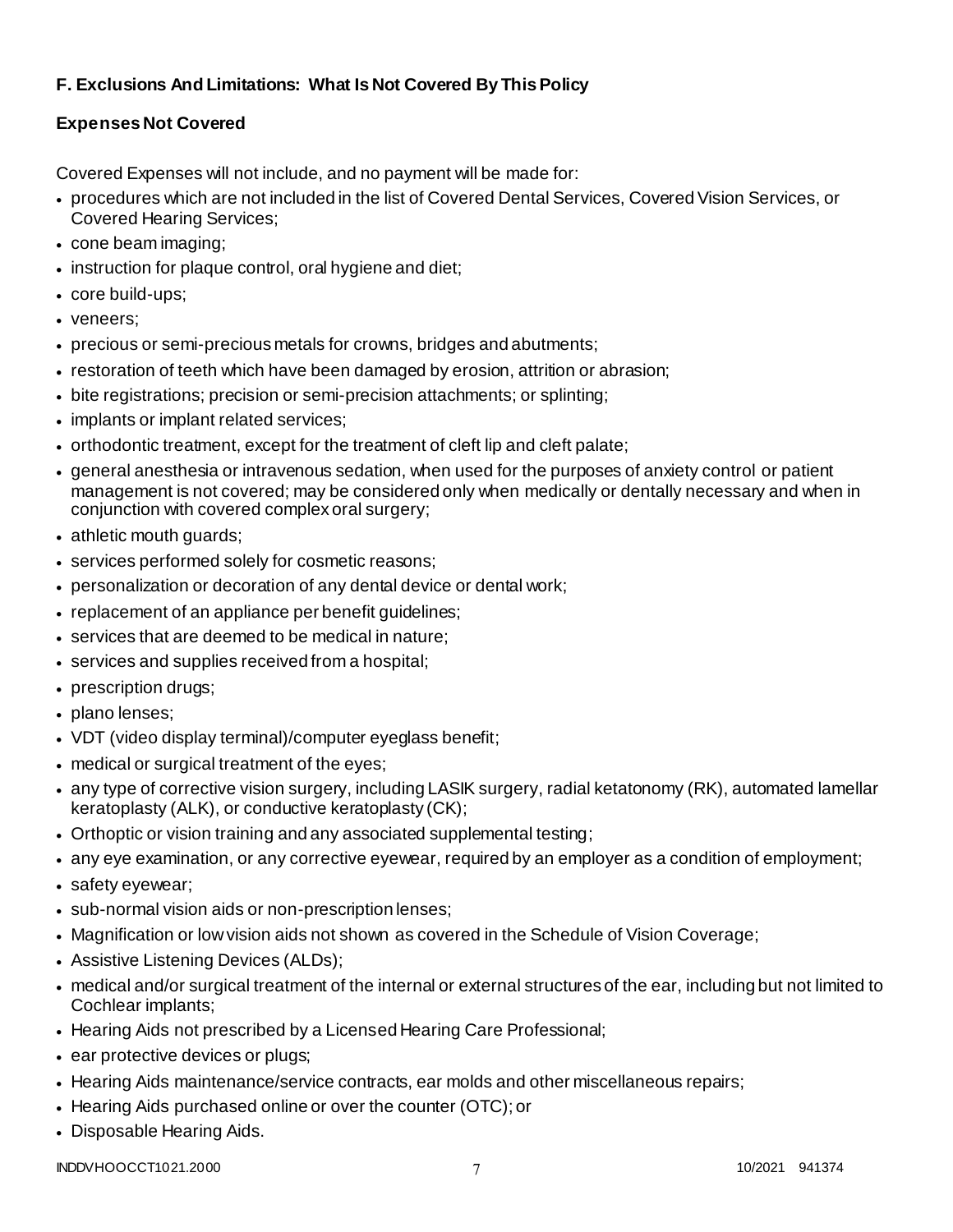### **General Limitations**

No payment will be made for expenses incurred for You or any one of Your Dependents:

- For services not specifically listed as Covered Services in this Policy;
- For services or supplies that are not Medically Necessary;
- For services received before the Effective Date of coverage;
- For services received after coverage under this Policy ends;
- For services for which You have no legal obligation to pay or for which no charge would be made if You did not have insurance coverage;
- For Professional services or supplies received or purchased directly or on Your behalf by anyone, including a Provider, from any of the following:
	- **Yourself or Your employer;**
	- a person who lives in the Covered Person's home, or that person's employer;
	- a person who is related to the Covered Person by blood, marriage or adoption, or that person's employer.
- for or in connection with an Injury arising out of, or in the course of, any employment for wage or profit;
- for or in connection with a Sickness which is covered under any workers' compensation or similar law;
- for charges made by a Hospital owned or operated by or which provides care or performs services for, the United States Government, if such charges are directly related to a condition which occurred while serving in the military or an associated auxiliary unit;
- services or supplies received due to an act of war, declared or undeclared while serving in the military or an associated auxiliary unit;
- to the extent that payment is unlawful where the person resides when the expenses are incurred;
- for charges which the person is not legally required to pay;
- for charges which would not have been made if the person had no insurance;
- to the extent that billed charges exceed the rate of reimbursement as described in the Schedule;
- for charges for unnecessary care, treatment or surgery;
- to the extent that You or any of Your Dependents is in any way paid or entitled to payment for those expenses by or through a public program, other than Medicaid;
- for or in connection with experimental procedures or treatment methods not approved by the American Dental Association or the appropriate dental specialty society;
- Procedures that are a covered expense under any other plan which provides dental, vision, or hearing benefits;
- To the extent that benefits are paid or payable for those expenses under the mandatory part of any auto insurance policy written to comply with a "no-fault" insurance law or an uninsured motorist insurance law. Cigna will take into account any adjustment option chosen under such part by You or any one of Your Dependents.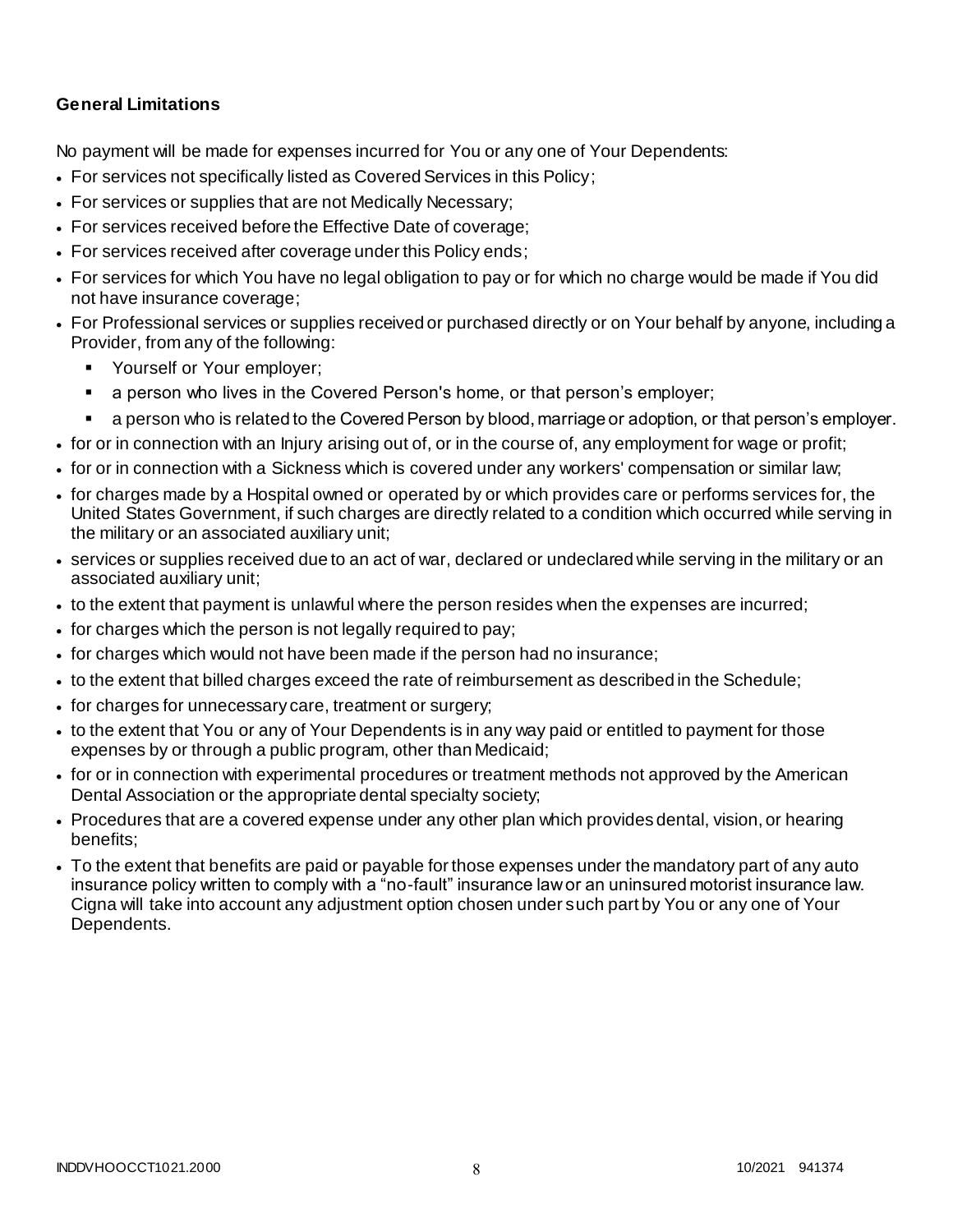### **G. Predetermination of Dental Benefits Program**

Predetermination of Benefits is a voluntary review of a Dentist's proposed treatment plan and expected charges. It is not preauthorization of service and is not required.

The treatment plan should include supporting pre-operative x-rays and other diagnostic materials as requested by Cigna's dental consultant. If there is a change in the treatment plan, a revised plan should be submitted.

Cigna will determine covered dental expenses for the proposed treatment plan. If there is no Predetermination of Benefits, Cigna will determine covered dental expenses when it receives a claim.

Review of proposed treatment is advised whenever extensive dental work is recommended when charges exceed **\$500**.

Predetermination of Benefits is not a guarantee of a set payment. Payment is based on the services that are actually delivered and the coverage in force at the time services are completed.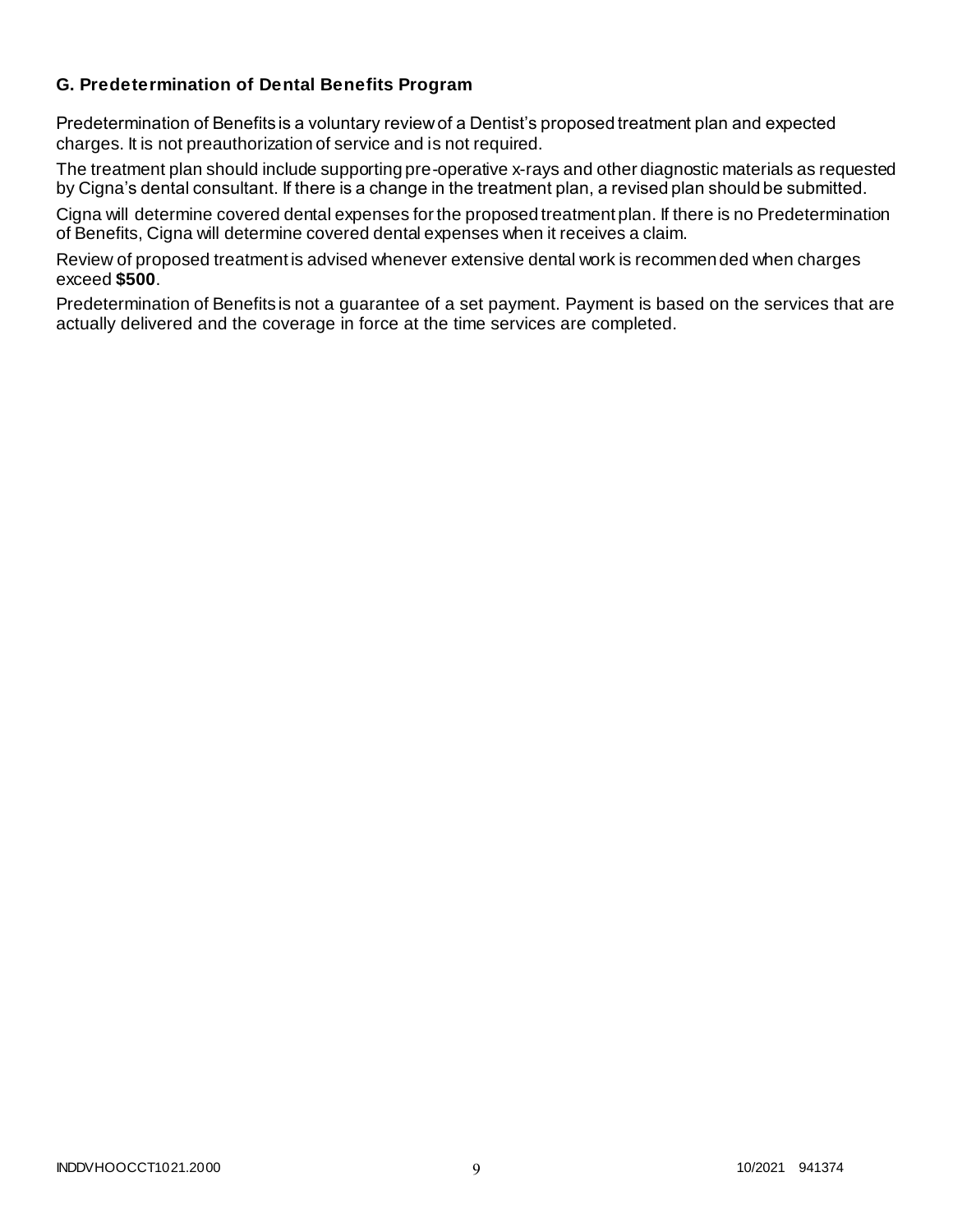### **H. General Provisions**

### **WHEN YOU HAVE A COMPLAINT OR AN APPEAL**

For the purposes of this section, any reference to "You," "Your" or "Yourself" also refers to a representative or provider designated by You to act on Your behalf, unless otherwise noted.

We want You to be completely satisfied with the care You receive. That is why We have established a process for addressing Your concerns and solving Your problems.

#### **Start with Member Services**

We are here to listen and help. If You have a concern regarding a person, a service, the quality of care, or contractual benefits, You can call Our toll-free number and explain Your concern to one of Our Customer Service representatives. You can also express that concern in writing. Please call or write to Us at the following:

Customer Services Toll-Free Number or address on mycigna.com, explanation of benefits or claim form

We will do Our best to resolve the matter on Your initial contact. If We need more time to review or investigate Your concern, We will get back to You as soon as possible, but in any case within 30 days.

If You are not satisfied with the results of a coverage decision, You can start the appeals procedure.

#### **Appeals Procedure**

Cigna has a two step appeals procedure for coverage decisions. To initiate an appeal, You must submit a request for an appeal in writing within 365 days of receipt of a denial notice. You should state the reason why You feel Your appeal should be approved and include any information supporting Your appeal. If You are unable or choose not to write, You may ask to register Your appeal by telephone. Call or write to Us at the toll-free number or address on Your Benefit Identification card, explanation of benefits or claim form.

#### **Level One Appeal**

Your appeal will be reviewed and the decision made by someone not involved in the initial decision. Appeals involving Medical Necessity or clinical appropriateness will be considered by a health care professional.

For level one appeals, We will respond in writing with a decision within 30 calendar days after We receive an appeal for a postservice coverage determination. If more time or information is needed to make the determination, We will notify You in writing to request an extension of up to 15 calendar days and to specify any additional information needed to complete the review.

If You are not satisfied with Our level-one appeal decision, You may request a level-two appeal.

#### **Level Two Appeal**

If You are dissatisfied with Our level one appeal decision, You may request a second review. To start a level two appeal, follow the same process required for a level one appeal.

Most requests for a second review will be conducted by the Appeals Committee, which consists of at least three people. Anyone involved in the prior decision may not vote on the Committee. For appeals involving Medical Necessity or clinical appropriateness, the Committee will consult with at least one Dentist reviewer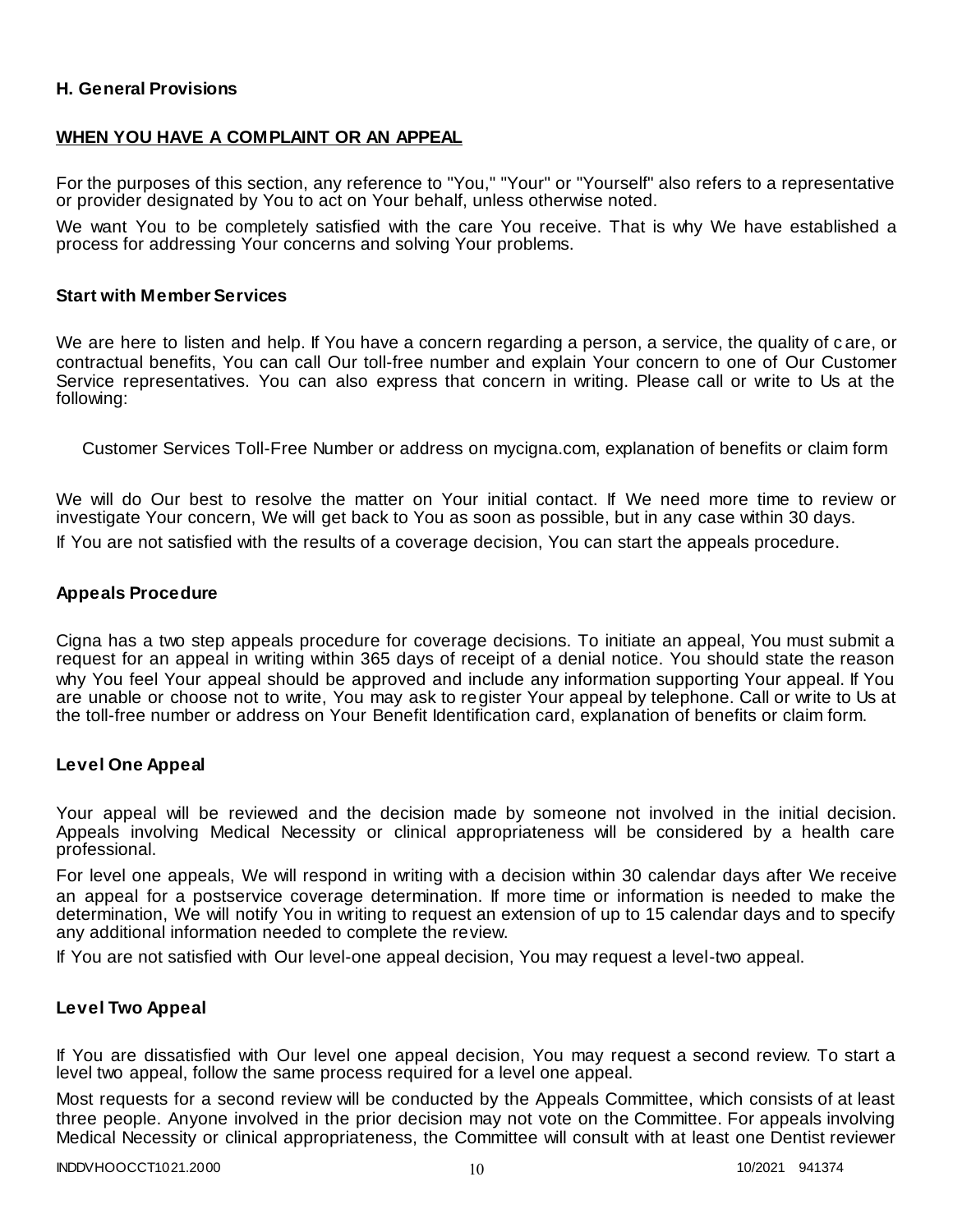in the same or similar specialty as the care under consideration, as determined by Cigna's Dentist reviewer. You may present Your situation to the Committee in person or by conference call.

For level two appeals We will acknowledge in writing that We have received Your request and schedule a Committee review. For postservice claims, the Committee review will be completed within 30 calendar days. If more time or information is needed to make the determination, We will notify You in writing to request an extension of up to 15 calendar days and to specify any additional information needed by the Committee to complete the review. You will be notified in writing of the Committee's decision within five working days after the Committee meeting, and within the Committee review time frames above if the Committee does not approve the requested coverage.

### **Notice of Benefit Determination on Appeal**

Every notice of an appeal decision will be provided in writing or electronically and, if an adverse determination, will include:

- (1) the specific reason or reasons for the denial decision;
- (2) reference to the specific Policy provisions on which the decision is based;
- (3) a statement that the claimant is entitled to receive, upon request and free of charge, reasonable access to and copies of all documents, records, and other Relevant Information as defined;
- (4) upon request and free of charge, a copy of any internal rule, guideline, protocol or other similar criterion that was relied upon in making the adverse determination regarding Your appeal, and an explanation of the scientific or clinical judgment for a determination that is based on a medical necessity, experimental treatment or other similar exclusion or limit.

#### **Relevant Information**

Relevant Information is any document, record, or other information which was relied upon in making the benefit determination; was submitted, considered, or generated in the course of making the bene fit determination, without regard to whether such document, record, or other information was relied upon in making the benefit determination; demonstrates compliance with the administrative processes and safeguards required by federal law in making the benefit determination; or constitutes a statement of policy or guidance with respect to the plan concerning the denied treatment option or benefit or the claimant's diagnosis, without regard to whether such advice or statement was relied upon in making the be nefit determination.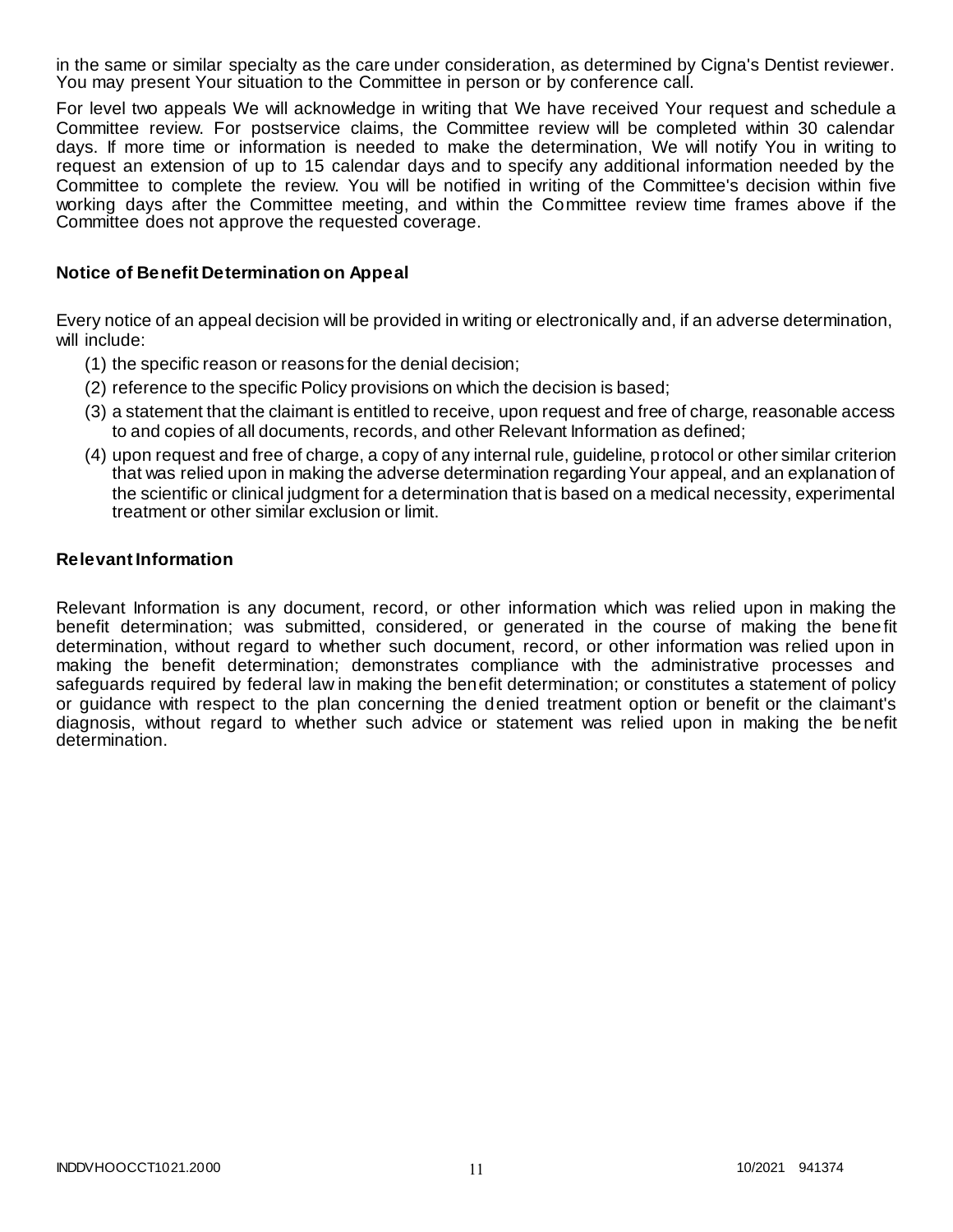# **I. Participating Dental Providers**

Cigna will provide a current list of Dentists currently participating with Cigna and their locations to each Covered Person upon request.

To verify if a Dentist is currently participating with Cigna and is accepting new Cigna Insureds, the Covered Person should visit Our website at mycigna.com.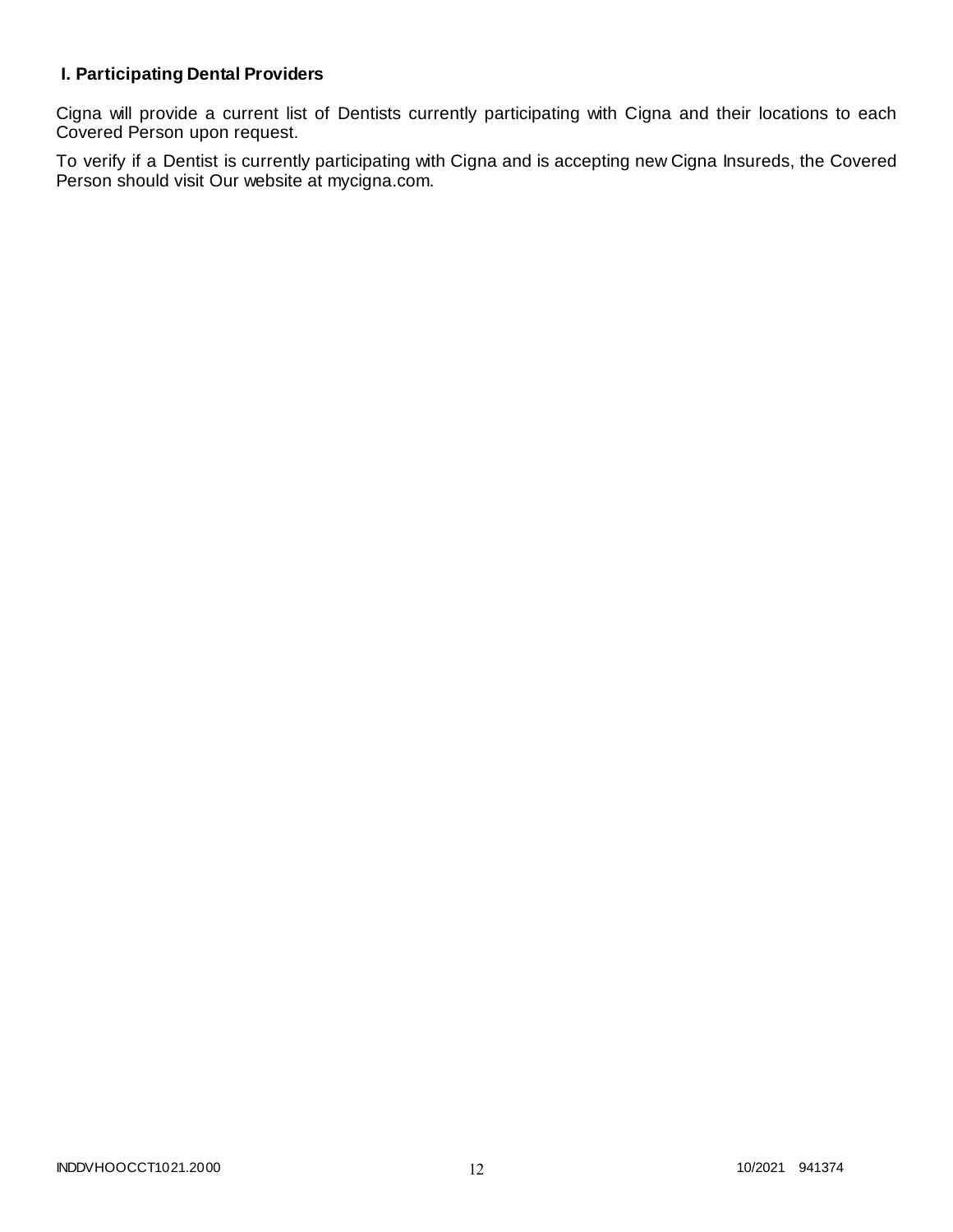### **J. Renewability, Eligibility, and Continuation**

1. The Policy will renew except for the specific events stated in the Policy. Cigna may change the premiums of the Policy with 60 days written notice to the Insured. However, Cigna will not refuse to renew or change the premium schedule for the Policy on an individual basis, but only for all Insureds in the same class and covered under the same Policy as You.

2. The individual plan is designed for residents of Connecticut who are not enrolled under or covered by any other group or individual health coverage. You must notify Cigna of all changes that may affect any Covered Person's eligibility under the Policy.

3. You or Your Dependent(s) will become ineligible for coverage:

- When premiums are not paid according to the due dates and grace periods described in the premium section.
- With respect to Your Spouse, Domestic Partner, or partner to a Civil Union: when the Spouse is no longer married to the Insured or when the union is dissolved.
- With respect to You and Your Family Member(s): when You no longer meet the requirements listed in the Conditions of Eligibility section.
- The date the Policy terminates.
- When the Insured no longer lives in the Service Area.

4. If a Covered Person's eligibility under this Plan would terminate due to the Insured's death, divorce or if other Dependents would become ineligible due to age or no longer qualify as dependents for coverage under this Plan; except for the Insured's failure to pay premium, the Covered Person's insurance will be continued if the Covered Person exercising the continuation right notifies Cigna and pays the appropriate monthly premium within 60 days following the date this Policy would otherwise terminate. Any waiting periods in the new Plan will be considered as being met to the extent coverage was in force under this Plan.